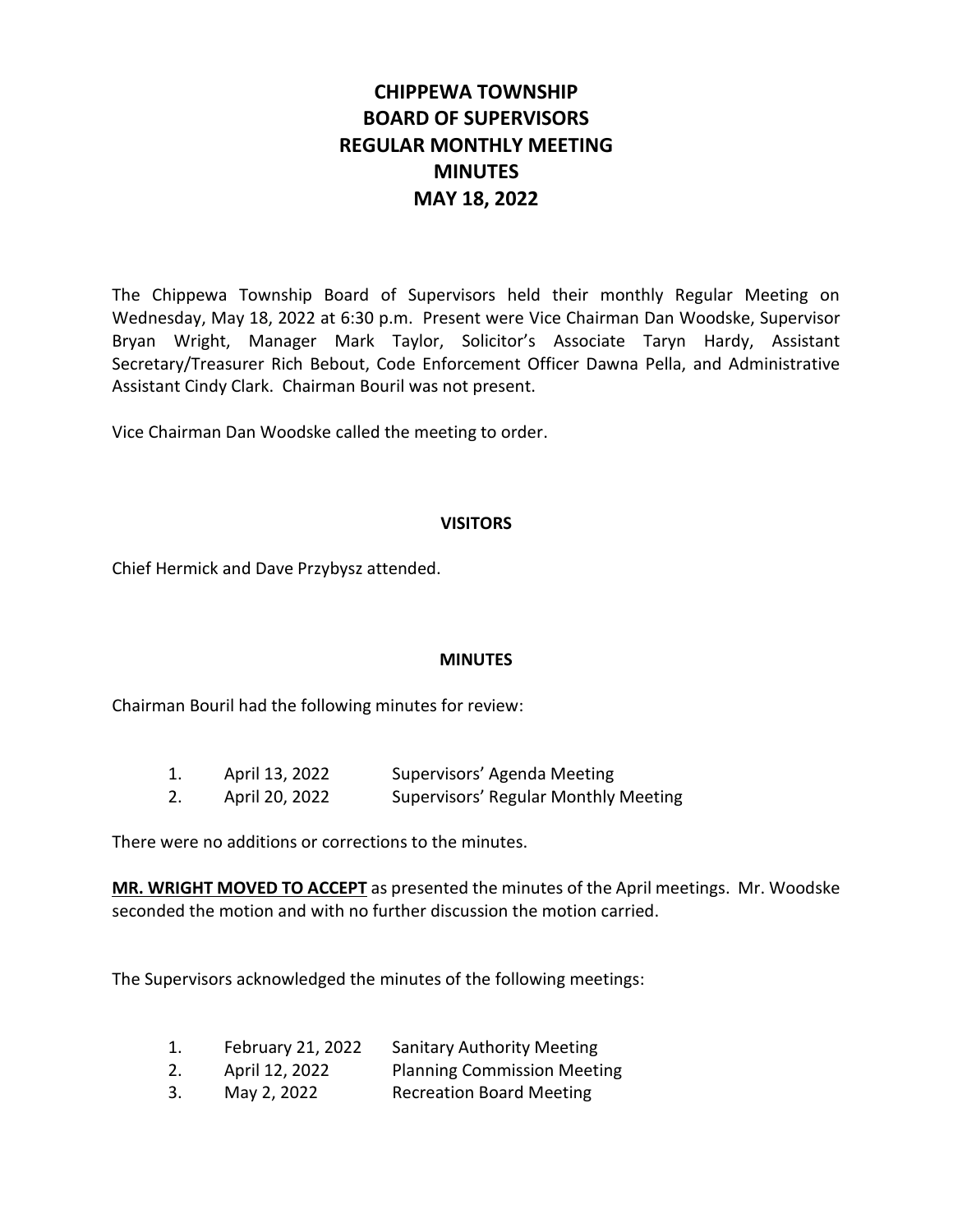#### **ITEMS TO BE ACTED ON**

None.

#### **REPORTS**

Mr. Woodske had the following April reports for review:

- 1. Financial
- 2. Police Department
- 3. Road Department
- 4. Wage/Municipal Services Tax
- 5. Real Estate Tax
- 6. Zoning
- 7. Code Officer
- 8. Fire
- 9. Recreation

#### **MANAGER'S REPORT**

Manager Taylor had the following items for discussion:

1. COG Contracts:

Manager Mark Taylor had provided the Supervisors with contract information. He said that a vote on this is needed so that the Township can begin to order materials.

**MR. WRIGHT MOVED TO APPROVE** the COG Contracts. Mr. Woodske seconded the motion and with no further discussion, the motion carried.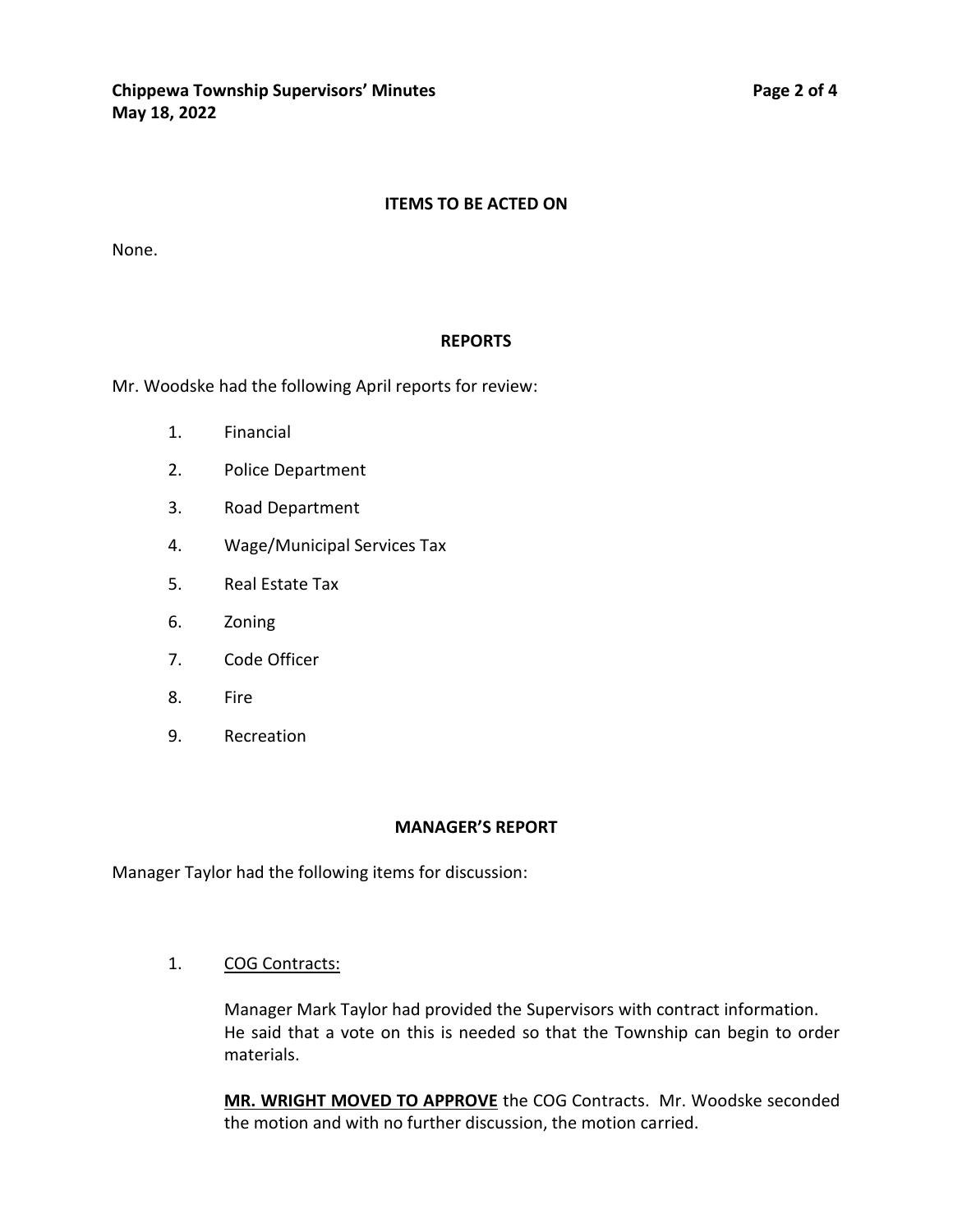### 2. Refuse and Recycling Contract:

Manager Mark Taylor said that the Supervisors must decide whether to go out to bid or continue with the present service. He said a decision on this should be made at the June meeting. There was discussion about the possibility of adding stipulations or penalties when trash is not picked up or making other changes to the contract. Manager Taylor said that he has spoken to both J. Young Refuse and Valley Waste. He said the number of pick-up days also needs to be determined.

#### 3. War Memorial Project:

The War Memorial Project dedication is expected to be held on June  $11<sup>th</sup>$ .

#### 4. Officer Brad Gicopoulos' Reinstatement to part-time status:

Manager Taylor said that at the Agenda Meeting the Supervisors approved reinstating Officer Gicopoulos to part-time status. He will be coming in on Friday to get his equipment.

### 5. Chief Hermick's request for permission to begin administering a promotion exam for the rank of Corporal:

The Chief explained that he wants to build the rank structure, move the department forward and is trying to establish ranking to help him with the responsibilities of the Department. Some of the items he would like help with are completing reports, downloading the body cam footage, handling evidence inventory, and helping with the shift decisions. It was noted that in the past our department consisted of the Chief, three sergeants, two lieutenants, and two patrolmen. Now there is just the Chief and the officers.